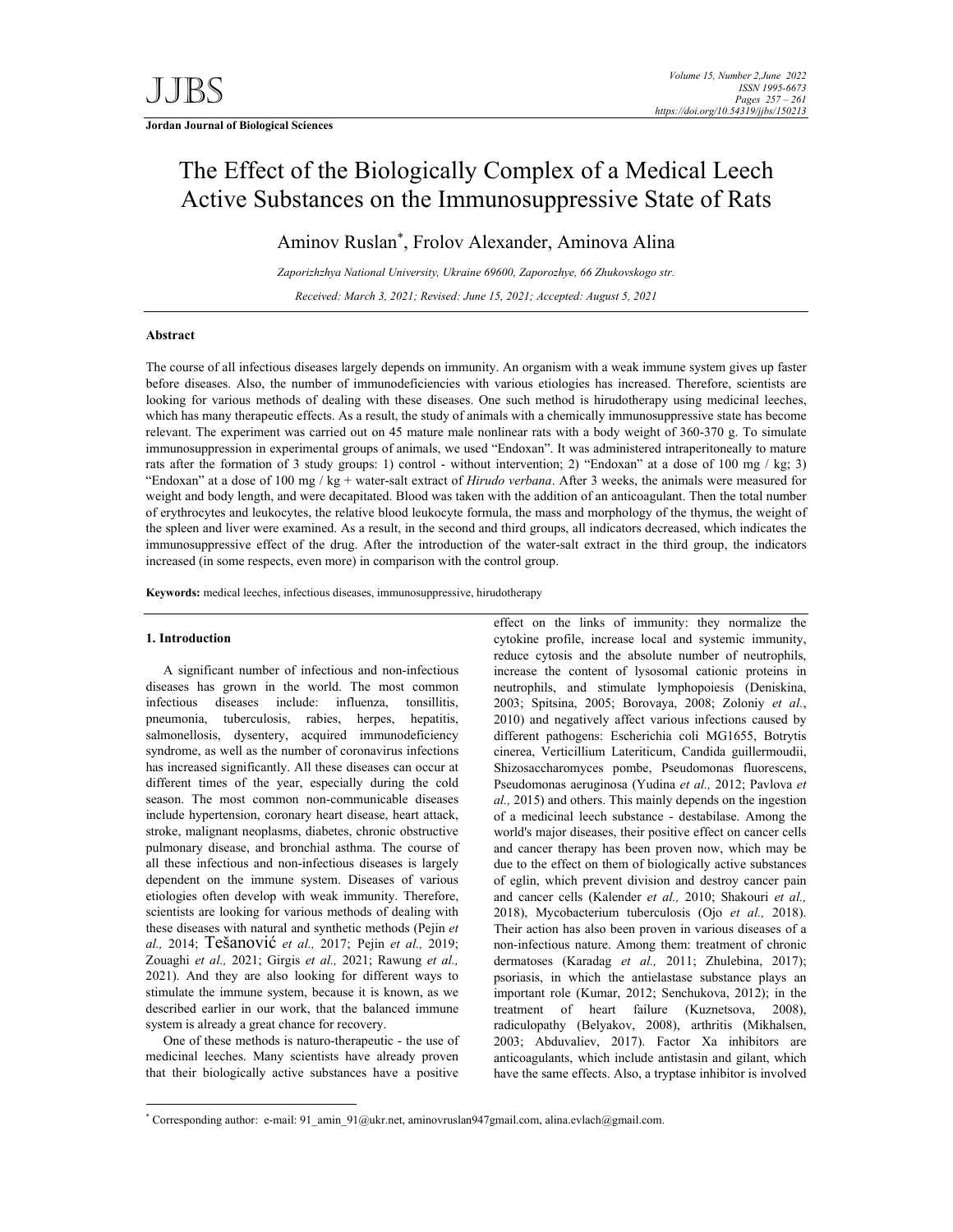in the treatment of these diseases. In case of endometriosis, uterine myoma, chronic inflammation of the appendages, the main active ingredient is bdelins that relieve inflammation (Dobrynina *et al.,* 2005, Sorokina, 2008). In the treatment of thrombophlebitis (Tashiro *et al.,* 2016), varicose veins and other vascular diseases (Porshinsky *et al.,* 2011; Nikar and Alam, 2011; Prakash *et al.,* 2013; Makhova, 2015), plastic and reconstructive surgery (Hackenberger and Janis, 2019) hirudin and kalin play an important role. Male and female infertility (Lyalina, 2016; Stokoz and Bystritskaya, 2016) and male priapism (Sayed, 2017) are treated with destabilase. In experiments on rats: an increase in body mass and organs, hemoglobin (Babayi *et al.,* 2018), improved liver performance (Praise *et al.,* 2019), improves wound healing (Kaveh *et al.,* 2014). Hirudological influence in veterinary medicine is used in various diseases of cats, dogs, horses (Popov *et al.,* 2008; Canpolat and Sağlam, 2004; Sobczak and Kantyka, 2014; Rychapova, 2017), for example, for the treatment of mastitis and increase reproductive capacity in cows (Kondratieva *et al.,* 2015; Glazunova and Anodina, 2013). And this is only a large part of the complex therapeutic effects of a medical leech *Hirudo verbanа.* As a result of its enormous positive effect in many pathological conditions, which mainly arise due to a violation of the immune system, it has become urgent to analyze animals with an artificial immunosuppressive state under the influence of a complex of biologically active substances obtained from a medicinal leech.

#### **2. Material and methods**

The research was performed in the laboratory of cell and organism biotechnology of Zaporizhzhya National University. All experimental research with animals was carried out in compliance with the Law of Ukraine - On the Protection of Animals from Abuse, the European Convention for the Protection of Vertebrate Animals used for experimental and other scientific purposes. National Health and Medical Research Council of Australia, 'Australian Code for the Care and Use of Animals for Scientific Purposes, 8th Edition' (National Health and Medical Research Council; Canberra, 2013). The experiment was conducted on 45 male non-linear adult rats weighing 360-370 g. "Endoxan" was used to simulate immunosuppression in experimental groups of animals, in the form of a powder for injection of 200 mg/kg, manufactured by Baxter Oncology GmbH (Germany), which was prepared in saline. This drug was used because a conventional chemical model can cause prolonged immunodeficiency in animals without significant destructive effects on cells and tissues. Saline was made from NaCl powder with a final concentration of 0.9%.

It was administered intraperitoneally to sexually mature male rats after the formation of 3 research groups of 15 animals each: 1) control-without intervention; 2) "Endoxan" in a dose of 100 mg / kg; 3) "Endoxan" at a dose of  $100$  mg / kg + water-salt extract of medicinal leech *Hirudo verbanа*. The extract was administered on the third day with a final concentration of water-salt extract of 5 μg / g in animals (1 time in 3 days). The total amount of injection of the extract 5 times. After 3 weeks, the animals, after measuring body weight and length, were decapitated using the method of dislocation of the cervical vertebrae.

Blood was taken with the addition of the anticoagulant - 2% heparin (9/1). The total number of erythrocytes and white blood cells, the relative amount of blood leukocytes, the weight and morphology of the thymus, and the weight of the spleen and liver were then examined.

Determination of hematological and immunological parameters was performed by standard methods (Higgins, 2017). Organ weights were measured on analytical scales. Removed lymphoid organs after weighing were fixed in 10% formalin solution in a glass-darkened glassware, stored at room temperature for 3 days before histological examination. Next, the thymus was poured into paraffin blocks using standard histological techniques, from which 6 micron thick sections were made. Serial sections were made using a Thermo Scientific HM 325 microtome and stained with hematoxylin-eosin according to the standard procedure (Zolotarev *et. al.,* 2013). Morphometric and cytological studies were performed directly on histological specimens using a Carl Zeiss Primo Star microscope. The micrographs were prepared using a PrimoStar iLED microscope and Axio CamERc5s (ZEISS, Germany), which were analyzed using the ZEISS ZEN 2011 microscopy program.

Statistical data processing was performed using the computer program SPSS v.21,0. (IBM SPSS Statistics., USA). The selected parameters indicated in the table below have the following notation: X - sample mean, SE standard error of the mean. The significance of differences between the mean values was evaluated by the Student criterion after checking the normal distribution. Differences were considered significant at  $p < 0.05$ .

## **3. Results and discussion**

In the second group of animals, which were injected only with the cytotoxic drug "Endoxan", a significant decrease in the total number of leukocytes was observed as compared to the control group of animals (Table 1).In the analysis of the third group, which was administered five times more water-salt extract, there was a significant increase in the total number of leukocytes in comparison with the control group table 1.

**Table 1**. The state of the indicators of blood, body mass and organs

|                                                  | Group of animals |                                                    |                                                                                                            |  |  |
|--------------------------------------------------|------------------|----------------------------------------------------|------------------------------------------------------------------------------------------------------------|--|--|
| Indicators                                       | I Control        | II Endoxan<br>in the dose<br>$100 \text{ mg}$ / kg | III Endoxan at a<br>dose of $100 \text{ mg}$ / kg<br>+ water-salt extract<br>of 5 µg / g Hirudo<br>verbana |  |  |
| The total number of<br>leukocytes $(x10^9)$      | $11,9+0,49$      | $9.5 \pm 0.37*$                                    | $16,6 \pm 0.66*$                                                                                           |  |  |
| The total number of<br>erythrocytes $(x10^{12})$ | $7.7 \pm 0.36$   | $3,4\pm0.19*$                                      | $9.5 \pm 0.45*$                                                                                            |  |  |
| Body weight (g)                                  | $373.5 \pm 15.4$ | $342 \pm 13.2*$                                    | $366 \pm 14.2$                                                                                             |  |  |
| Body length (cm)                                 | $22 \pm 0.9$     | $21,5 \pm 0.7$                                     | $23.3 \pm 0.8$                                                                                             |  |  |
| Thymus weight (mg)                               | 119±4.2          | $89±3.5*$                                          | $211 \pm 5.1*$                                                                                             |  |  |
| Spleen weight (mg)                               | $1213 \pm 50.1$  | $1103 \pm 44.3*$                                   | $1227 \pm 48.6$                                                                                            |  |  |
| Liver weight $(g)$                               | $17,8 \pm 0.73$  | $13\pm0.56*$                                       | $17,3 \pm 0.68$                                                                                            |  |  |

Note:  $*$  -  $p$  <0,05 in comparison with the control group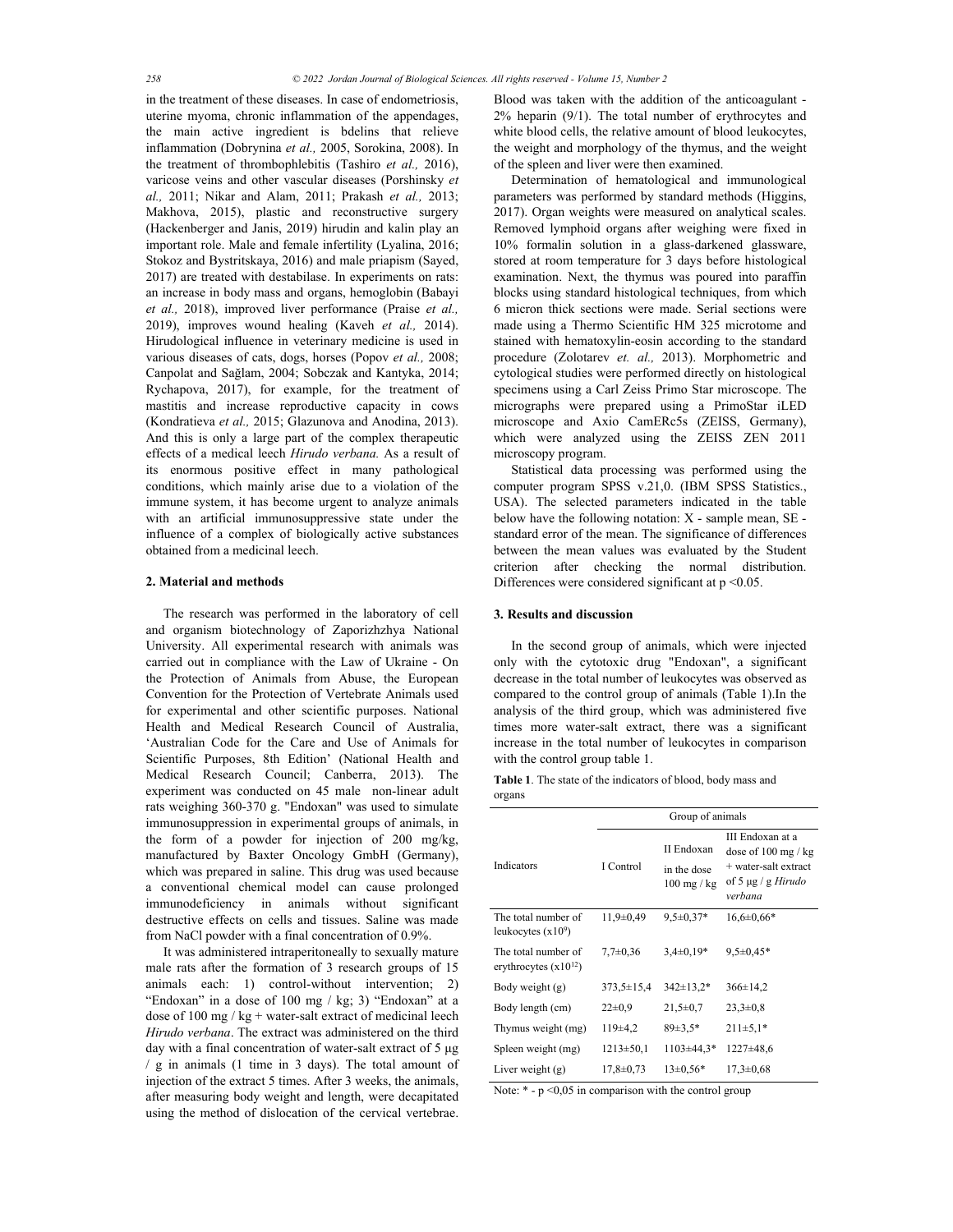The decrease in the number of leukocytes in the second group may be associated with a decrease in the total number of lymphocytes. We see this by analyzing the leukocyte blood count. An increase in neutrophils occurs due to a decrease in lymphocytes. It is also known fact that "Endoxan" inhibits the lymphoid row of cells to a greater extent. In the third group, all types of leukocytes were equated to the control group with a slight increase in lymphocytes due to a decrease in neutrophils. This dynamic indicates the stimulation of cell proliferation from the complex influence of biologically active substances of the water-salt extract. Analysis of the total number of erythrocytes showed their significant decrease in the second group and their significant increase in the third group as compared to the control group accelerated cell proliferation. When analyzing body weight, there was a significant decrease in the second group compared to the control of table 1. When analyzing the thymus weight,

growth in the third group and a decrease in the second compared with the control group of animals, table 1. A decrease in weight in the second group can indirectly confirm the suppression of lymphoid cells, and in the third, on the contrary, increased proliferation. The study of the weight of the liver and spleen showed a significant decrease in the second group compared with the control. The weight of the spleen and liver of the third group within the control group table 1. An increase in blood counts, body weight and the studied organs in the third group compared with the control indicates a compensating and then immune-stimulating effect of the water-salt extract of the medicinal leech. The complex of biologically active substances corrected the lymphotoxic effect of endoxan. This is evidenced by a slight increase in lymphocytes in the leukocyte blood count, even in comparison with the control table 2.

| <b>Table 2.</b> White blood cell condition |
|--------------------------------------------|
|--------------------------------------------|

| Group of animals |                                                                                                         | Leukocyte blood formula, %      |                  |                                   |                 |                 |  |  |
|------------------|---------------------------------------------------------------------------------------------------------|---------------------------------|------------------|-----------------------------------|-----------------|-----------------|--|--|
|                  |                                                                                                         | Neutrophils                     |                  |                                   |                 |                 |  |  |
|                  |                                                                                                         | Segmentonuclear Palichkonuclear |                  | Lymphocytes Monocytes Eosinophils |                 |                 |  |  |
|                  | I Control                                                                                               | $8.11 \pm 0.25$                 | $3.75 \pm 0.12$  | $87.14 \pm 1.2$                   | $0.75 \pm 0.12$ | $0.25 \pm 0.02$ |  |  |
| Experiment       | II Endoxanin the dose $100 \text{ mg}$ / kg                                                             | $16,51\pm0,11*$                 | $15.16\pm0.10*$  | $67.23 \pm 2.9*$                  | $0.81 \pm 0.06$ | $0.29 \pm 0.03$ |  |  |
|                  | III Endoxan at a dose of $100 \text{ mg}$ / kg + water-<br>salt extract of 5 $\mu$ g / g Hirudo verbana | $7,50\pm0.27*$                  | $2.86 \pm 0.11*$ | $89.56 \pm 1.1*$                  | $0.80 \pm 0.23$ | $0.28 \pm 0.05$ |  |  |

Note:  $*$  -  $p$  <0,05 in comparison with the control group

The complex of biologically active substances corrected the lymphotoxic effect of "Endoxan". This is evidenced by an insignificant increase in lymphocytes in the leukocyte blood count even in comparison with the control group table 2. Our theory stated above is confirmed by the results of a histological study of the cytological composition of the thymus gland, which were analyzed in all groups of animals 3 weeks after the start of the experiment Fig. 1.

We visually observed in the third group that the number of cells is close to the control group. This is not the case for the second group, where normal cells are replaced by adipose and connective tissue.

The devastation of cells in the thymus in the second group is associated with the action of cytostatic, as described previously. "Endoxan" primarily affects cytotoxicity on lymphocytes. Visually, the third group is no different from the control. Firstly, this may be due to

the compensatory effect of the second immune-modulating properties of leeches. In our previous experiments, we showed an immune-stimulating effect on the immune system of females and their offspring (Aminov and Frolov, 2017, 2018, 2020). But immune-deficient animals under hirudological influence were studied for the first time. Other scientists have shown that the body recovers after cytostatics when its dose is not toxic. Therefore, it can be used as a drug that can cause a measurable immunеdeficiency state (Akhter *et. al.,* 2008; Ukpo, 2013; Mohamed, 2014; Lee *et. al.,* 2019). Therefore, we chose it to obtain an immunodeficiency model that is being corrected. The results we obtained can be useful for worldwide viewing and in future applications for increasing and modulating immunity in various diseases of an infectious and non-infectious nature. As we said above, all diseases mainly arise due to weak immunity, which is not able to cope with the disease.



**Figure 1**. Morphology of animal thymus: А) control; В) endoxan in a dose of 100 mg / kg; С) endoxan at a dose of 100 mg / kg + water-salt extract of 5 μg / g *Hirudo verbanа*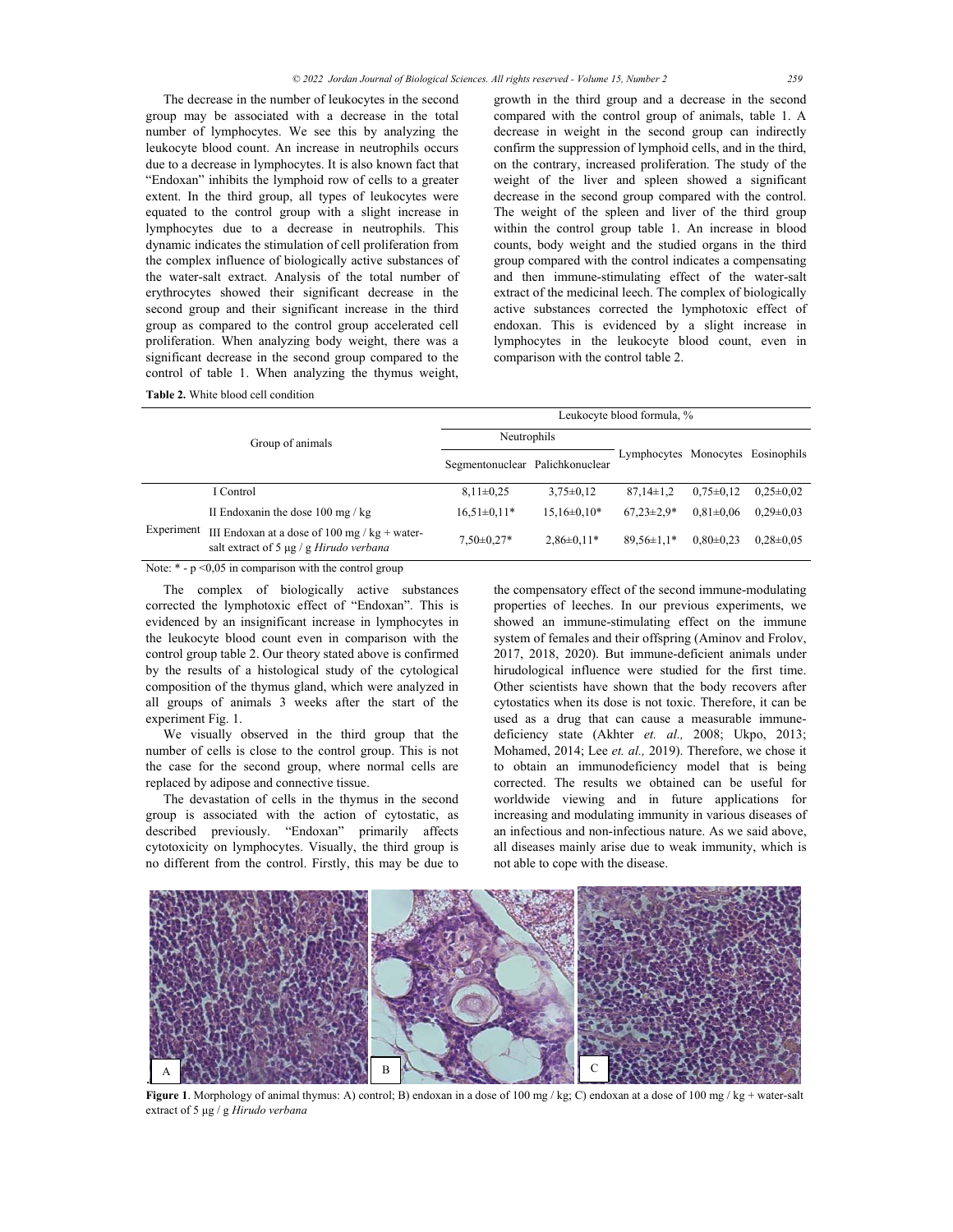### **4. Conclusions**

As a result of our research, the biologically active substances of a medicinal leech *Hirudo verbanа* can modulate the immune system, which has failed, to a normal physiological state, and even more. This was manifested by an increase in hematological and immunological parameters, as well as an increase in body weight and major organs: spleen, thymus and liver, positive changes in the morphological structure of the central lymphoid organ. In the future, our research is aimed at a deeper study of this effect on immunity. So, the obtained results show the immune-modulating effect from the introduction of the extract.

### **References**

Abduvaliev AA and Daurekhanov AM. 2017. Hirudotherapy in the complex treatment of patients with reactive arthritis. *Bulletin of KazNMU*., **1:** 250-252.

Akhter J, Yao P, Johnson LA, Riordan SM and Morris DL. 2008. A New Peritoneal Carcinomatosis Model in Cyclosporine Immunosuppressed Rats. *Anticancer Res.,* **28(1А):** 105–109.

Aminov RF and Frolov AK. 2017. Influence of ectoparasite - Hirudo verbana on morphogenetic reactions of the host organism – rattus. *Current trends in immunology*, **18:** 107-117.

Aminov RF and Frolov AK. 2018. The impact of fetal load of Hirudo verbana saline extract antigens morphometrical, hematological and immunological parameters of rats in the early stages of post-embryonic development. *Annals of parasitology,* **64(1):** 13-20.

Aminov RF, Frolov AK and Fedotov YeR. 2020. Rat peripheral blood leukocyte subset composition, hemogram, lymphoid organ and body morphometry after exposure to biologically active substances derived from *Hirudo verbana* saliva. *Russian Journal of Infection and Immunity*, **10(1):** 167–174.

Babayi H et al. 2018. Evaluation of the effects of Leech Salivary Extract (LSE) on Haematological parameters in Rats. *J Hematol Clin Res.,* **2:** 006- 014.

Belyakov KM, Veliichko LA, Profyev AL and Smirnov AA. 2008. Experience with the combined use of manual and hirudotherapy for discogenic lumbosacral radiculopathies. *Manual therapy,* **4:** 47-50**.**

Borovaya EP. 2008. Hirudotherapy and endoecological rehabilitation in the complex spa treatment of patients with coronary heart disease of middle and old age. MSc dissertation, Roszdrav, Moscow.

Canpolat İ and Sağlam N. 2004. Treatment of aural hematomas in dog with the medicinal leech, Hirudo medicinalis. *Doğu Anadolu Bölgesi Araştırmaları*, **2 (2):** 67–69.

Deniskina EV. 2003. Clinical and laboratory substantiation of hirudotherapy in the complex treatment of chronic apical periodontitis. MSc dissertation, Moscow State Medical and Dental University, Moscow.

Dobrynina UJ, Zhivoglyad RN, Khadartseva KA and Shipilova TN. 2005. Hirudotherapeutic management of human homeostasis in gynecological pathologies in the North. *Bulletin of new medical technologies,* **12(2):** 25-27.

Hackenberger P and Janis JE. 2019. A Comprehensive Review of Medicinal Leeches in Plastic and Reconstructive Surgery. *Plast Reconstr Surg - Global Open*, **7(12):** e2555.

Higgins K. 2017. Deciphering clinical laboratory tests. Binom. Knowledge Laboratory M. Karadag AS, Calka O and Akdeniz NA. 2011. Сase of irritant contact dermatitis with leech. *Cecen I Cutan Ocul Toxicol.,* **30:** 234-235.

Kumar SA. 2012. Anti inflammatory effect of leech therapy in the patients of psoriasis (ek kustha). *J. Pharmaceut and Sci. Innovat*., **1(1):** 71-74

Kuznetsova LP, Lyusov VA, Volov NA, Smirnova NA and Bogdanova LS. 2008. The place of hirudotherapy in the complex treatment of chronic heart failure. *Russian Journal of Cardiology*, **2:** 28-30.

Kalender ME et al. 2010. Leech therapy for symptomatic relief of cancer pain. *Pain Med.,* **11:** 443–445.

Kaveh DD et al. 2014. Leech therapy for linear incisional skinwound healing in rats. *Journal of Acupuncture and Meridian Studies,* **7(4):**194e201

Kondratieva MM, Sidorova KA and Glazunova LA. 2015. Influence of hirudin on hematological parameters in cows with subclinical mastitis. *Agricultural sciences,* **3(30):** 58-63.

Lyalina EG. 2016. The combined use of hirudotherapy, reflexology and homeopathy in the treatment of female infertility. *Psychosomatic and integrative research,* **2:** 0207.

Lee HY et al. 2019. Orostachys Japonicus A. Berger Extracts Induce Immunity-Enhancing Effects on Cyclophosphamide-Treated Immunosuppressed Rats. *Biomed Res. Int.,* **1:** 1–9.

Makhova EV. 2015. Features of the treatment of varicose veins with leeches. *Scientific almanac,* **11-4(13):** 107-109.

Michalsen A, Klotz S, Lüdtke R, Moebus S, Spahn G and Dobos GJ. 2003. Effectiveness of leech therapy in osteoarthritis of the knee: A randomized, controlled trial. *Ann. Intern. Med.,* **139:** 724- 725.

Mohamed WA. 2014. Can Lactoferrin Modulate the Immunostimulant Activity of Levamisole in Rats Immunosuppressed by Cyclophosphamide? *J. Clin. Exp. Investig.,* **5(1):** 48-53.

Niqar Z and Alam MA. 2011. Effect of taleeq (leech therapy) in dawali (varicose veins). *Anc. Sci. Life,* **30:** 84–91.

Ojo PО et al. 2018. Anti-Tubercular Activities and Molecular Characterization of Salivary Extract of Leech (*Hirudo medicinalis*) against Mycobacterium tuberculosis. *Journal of Tuberculosis Research*, **6:** 1-9.

Pavlova IB, Yudina TG and Baskova IP. 2015. Studying of prospects of use of the secret of salivary cages of the medical bloodsucker of *Hirudo medicinalis* and preparation «Piyavit» as the antimicrobic complexes which aren t causing resistance in microorganisms. Modern problems of science and education. **2***.*

Pejin B et al. 2019. The polysaccharide extracts from the fungi *Coprinus comatus* and *Coprinellus truncorum* do exhibit AChE inhibitory activity. *Natural Product Research,* **33(5):** 750- 754.

Pejin B et al. 2014. Further in vitro evaluation of antimicrobial activity of the marine sesquiterpene hydroquinone avarol. *Current Pharmaceutical Biotechnology.* **15(6):** 583-588.

Praise OO et al. 2018. Effects of leech salivary extract (lse) on indices of liver function in rats. *Clin. Diagn. Pathol., 2*.

Porshinsky BS et al. 2011. Clinical uses of the medicinal leech: а practical review *J. Postgrad. Med.,* **57:** 65–71.

Popov LK, Dolgova SA and Popova IS. 2008. Hirudopuncture with endometritis in dogs. *Veterinary medicine,* **10:** 55–56.

Prakash A et al. 2013. A review on the role of jalaukavacharana (hirudotherapy) in the management of the venous ulcer. *Universal Journal of Pharmacy,* **2(4):** 38-43.